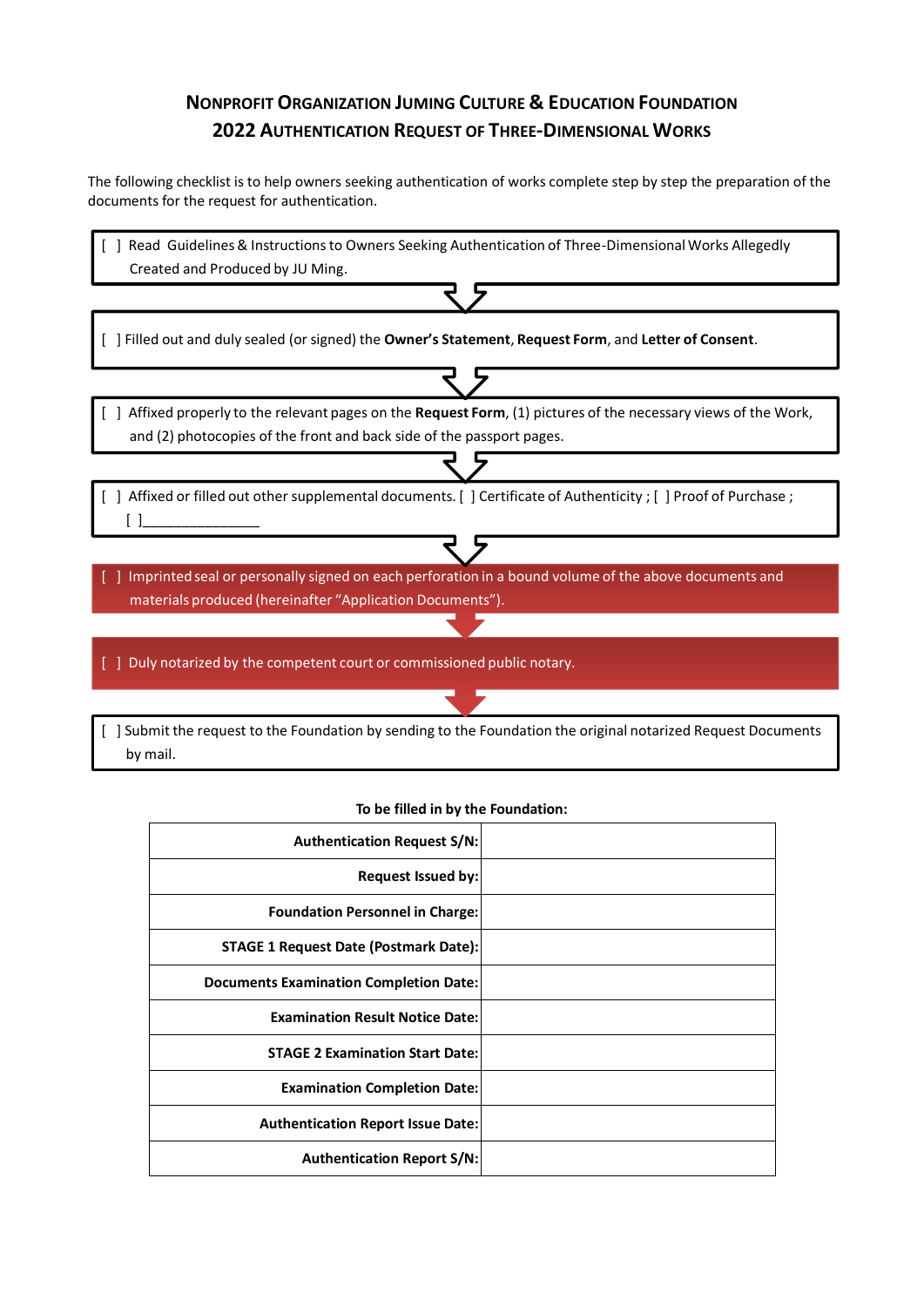### **I. OWNER'S STATEMENT**

#### To: Nonprofit Organization Juming Culture & Education Foundation

I, \_\_\_\_\_\_\_\_\_\_\_\_\_\_\_\_\_\_\_\_\_\_\_\_\_\_\_\_\_\_\_, the undersigned, holding Passport No. \_\_\_\_\_\_\_\_\_\_\_\_\_\_\_\_ hereby represent.

That I am the legal owner of the Work presented herewith to your Foundation for authentication;

That I am willing to solely bear all responsibilities and consequences arising from any false or untrue representation given in the Application or third party claims with respect to the Work; and

That I agree to and accept the Guidelines & Instructions to Owners Seeking Authentication of Three-Dimensional Works 2022 Allegedly Created and Produced by JU Ming established by your Foundation and will provide necessary assistance to the Foundation for the purpose of the authentication work.

I present these documents on my request for authentication by your Foundation: this signed Statement, a photocopy of the Guidelines & Instructions to Owners Seeking Authentication of Three-Dimensional Works 2022 Allegedly Created and Produced by JU Ming, the signed Request Form, signed Letter of Consent allowing your Foundation to take sample material from the Work, pictures of the Work, and a photocopy of the front and back pages each of my passport, photocopy of the bank receipt on my remittance of the authentication fee, Certificate of Authenticity and Proof of Purchase, and supplemental information.

I hereby further represent that all of the above documents were prepared by me, that I carefully read and understand them each, and that the identification paper and all information and materials I provide for the purpose of my request for authentication are truthful and accurate with no contravention of law.

| Signed by: | (Signature) |
|------------|-------------|
|------------|-------------|

Date: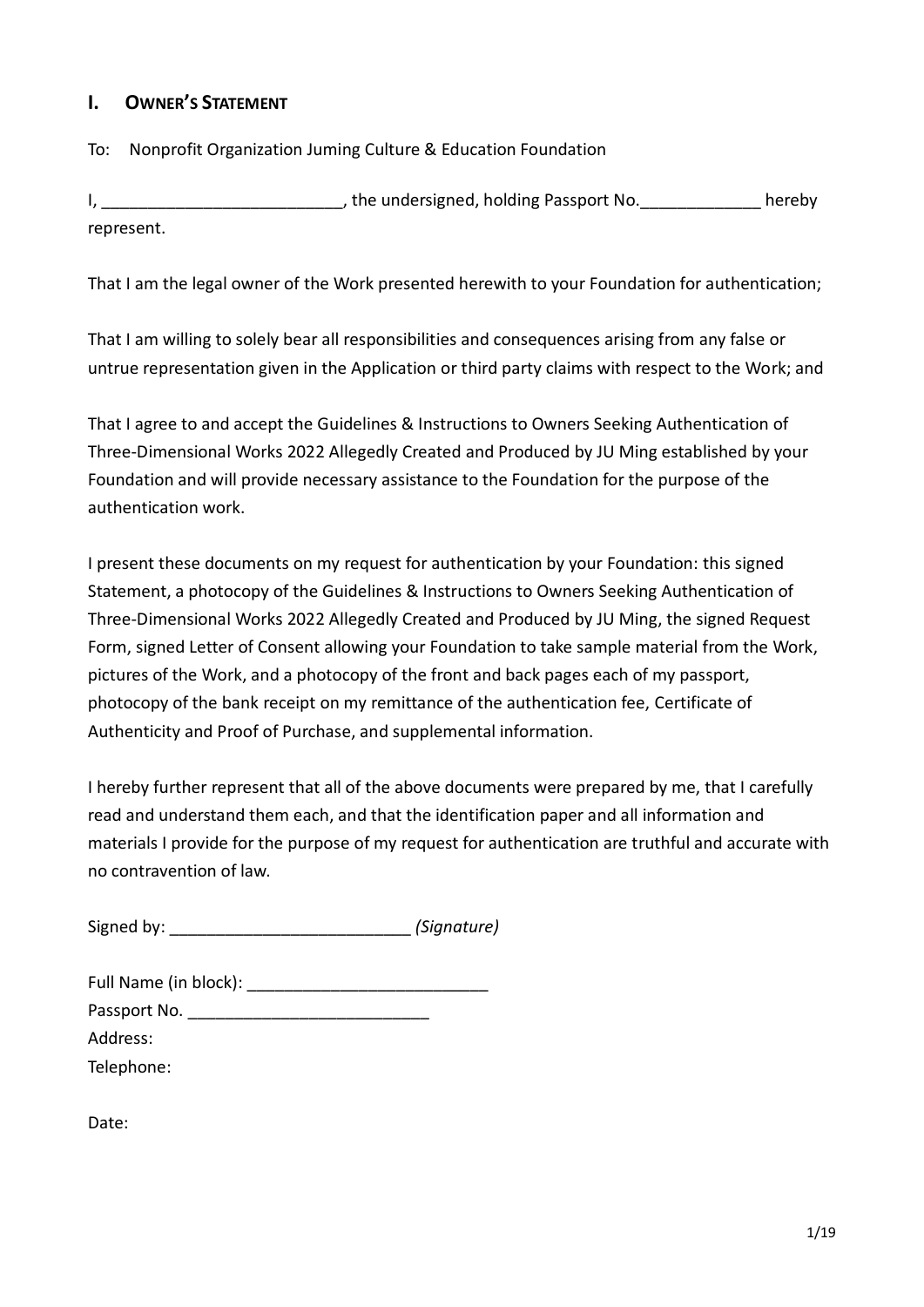# **II. 2022** GUIDELINES & INSTRUCTIONS TO OWNERS SEEKING AUTHENTICATION OF THREE-**DIMENSIONAL WORKS ALLEGEDLY CREATED AND PRODUCED BY JU MING**

These Guidelines and Instructions are established to assist domestic and overseas owners seeking authentication of the three-dimensional work(s) allegedly created and produced by JU Ming.

#### **1. Time Limit for Issuing Requests**

The Foundation will accept completed and duly notarized Request Applications delivered by mail addressed to the Foundation bearing a postmark date within the period from April 1st through May 31st, 2022.

### **2. Works Acceptable for Examination**

The Foundation will examine three-dimensional works created and produced by and only by JU Ming (hereinafter "WORK"). The Foundation holds the sole discretion to accept or refuse the request. Each request application shall be issued on and for one and only one single piece of WORK.<sup>1</sup>

### **3. Legal Owner Only**

The applicant of the Authentication shall be the legal owner of the WORK; the application submitted by a designated person or a non-owner person will not be accepted by the Foundation. In addition, the documents of the request for authentication shall require the owner autograph on his or her own behalf.

#### **4. Request Documents Notarization**

Owner(s) seeking authentication of a WORK are advised to read and understand thoroughly the Guidelines & Instructions and prepare required forms and documents truthfully and accurately (hereinafter "Request Documents"). The Request Documents must be bound in a binder bearing the Owner's personal seal or signature on each perforation with duly notarized by the court or a commissioned public notary. The request for authentication shall then be submitted to the Foundation by mail with One notarized Request Documents. For the purpose of the Owner's request for authentication by the Foundation, Request Documents mean --

- (1) A signed Owner's Statement;
- (2) A photocopy of the 2022 Guidelines & Instructions to Owner(s) Seeking Authentication of Three-Dimensional Works Owned and Allegedly Created and Produced by JU Ming;
- (3) A signed Request Form;

<u>.</u>

- (4) A signed Letter of Consent allowing the Foundation to take the materials of the WORK for sample;
- (5) Pictures of the WORK proposed for authentication;
- (6) Photocopy of the front and back pages each of the Owner's Passport;
- (7) Photocopy of the bank receipt on the wired Payment of the Authentication Fee;<sup>2</sup>

 $<sup>1</sup>A$  single piece of work means a component piece of another work that may be separated and removed from that other work and stands in itself as</sup> an independent piece of work. Owners seeking authentication of a work (with or without a stand) must separately issue a request on each of the component pieces of work. Please contact the Foundation to determine the number of requests needed, if necessary.

<sup>2</sup>*To be affixed by the Foundation: Payment shall be wired upon receiving written notice of Stage One result, and the receipt for remittance shall be faxed to the Foundation.*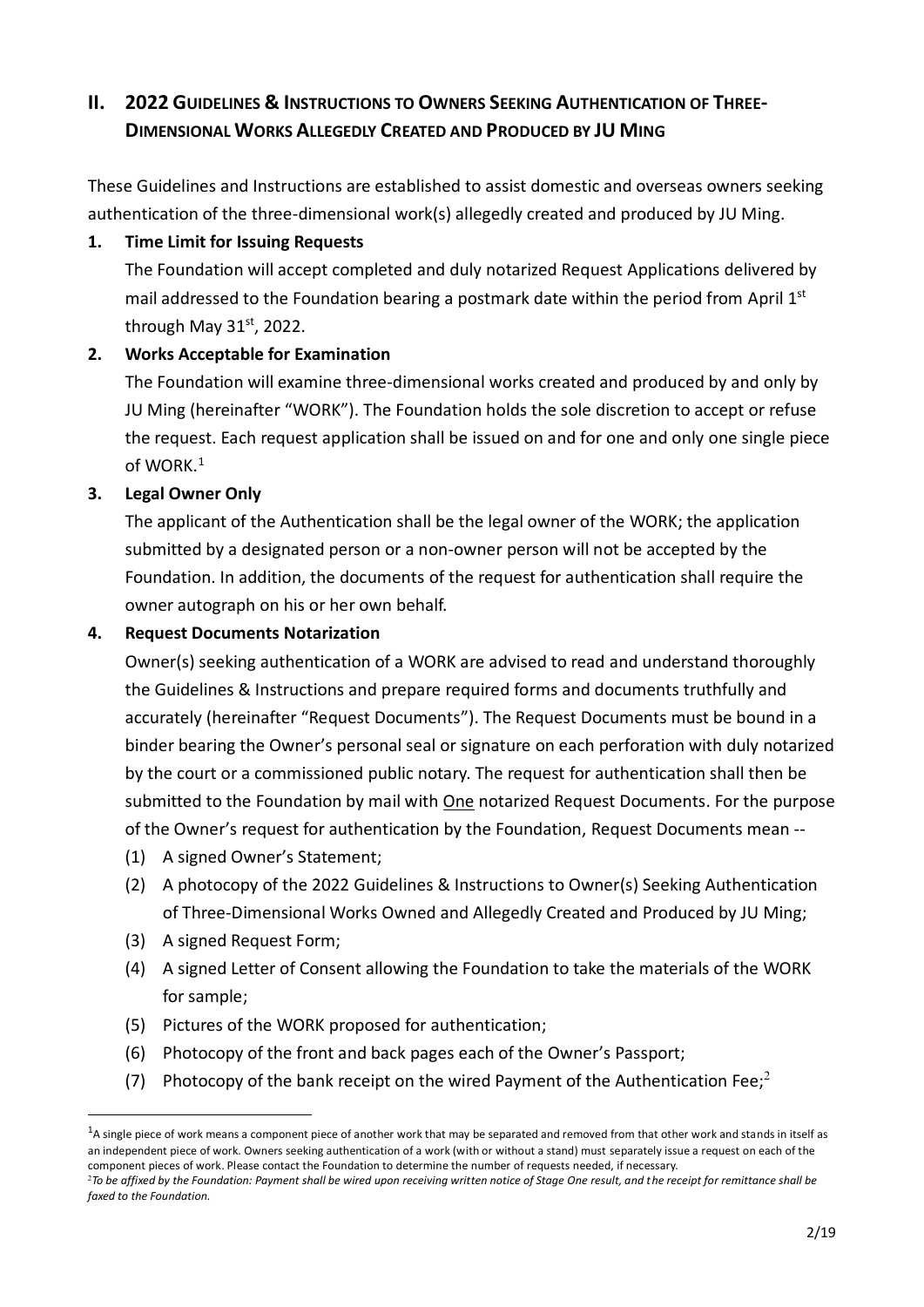- (8) Certificate of Authenticity and Proof of Purchase;
- (9) Supplemental Information *(Optional)*.

### **5. Authentication Procedure**

The authentication is processed by three stages as follows (with estimated timeframe):

STAGE 1: Examination of Request Documents

STAGE 2: Examination of WORK ( The Foundation is entitled to retain the WORK for 80 working days or longer if needed.)

STAGE 3: Production and issue of the Authentication Report (30 working days or longer if needed.)

- (1) **STAGE 1**: Examination of Request Documents (2022/04/01 2022/05/31)
	- a. The application review period is between April  $1<sup>st</sup>$  and May 31<sup>st</sup>, 2022. The Foundation will notify the applicant in July 2022 whether the Foundation will advance its authentication process to Stage Two, examination of the actual artwork.
	- b. The applicant shall not modify the forms and content within this application. Violators' applications will be refused.
	- c. Once submitted, the application will not be returned, regardless of the result from Stage One review.
- (2) **STAGE 2**: Examination of WORK (The Foundation is entitled to retain the WORK for 80 working days or longer if needed.)

Submittal Period: The Foundation will notify individual applicant with detailed instruction for stage two authentications.

- a. WORK Delivery of the WORK and provision of the original Certificate of Authenticity from previous owner(s)
	- (a) The WORK shall be delivered to the designated location within the designated period of time for examination by the Foundation. Should the Owner failed to deliver the WORK within 3 working days after receiving the relevant reminder from the Foundation, the Foundation may forthwith terminate all subsequent operation of the authentication, in which case, no payments received from the Owner will be refunded.
	- (b) Upon the receipt of the WORK, which is submitted to the Foundation for the request of Authentication by the owner or his or her designate (with a Letter of Authorization duly signed by the owner in the Foundation–prepared template), the Foundation will photograph the WORK to file the its condition and issue the evidence of receipt addressed to the owner, which evidence will be presented to the Foundation to retrieve the WORK.
	- (c) If Certificate of Authenticity from previous owner(s) is available, the original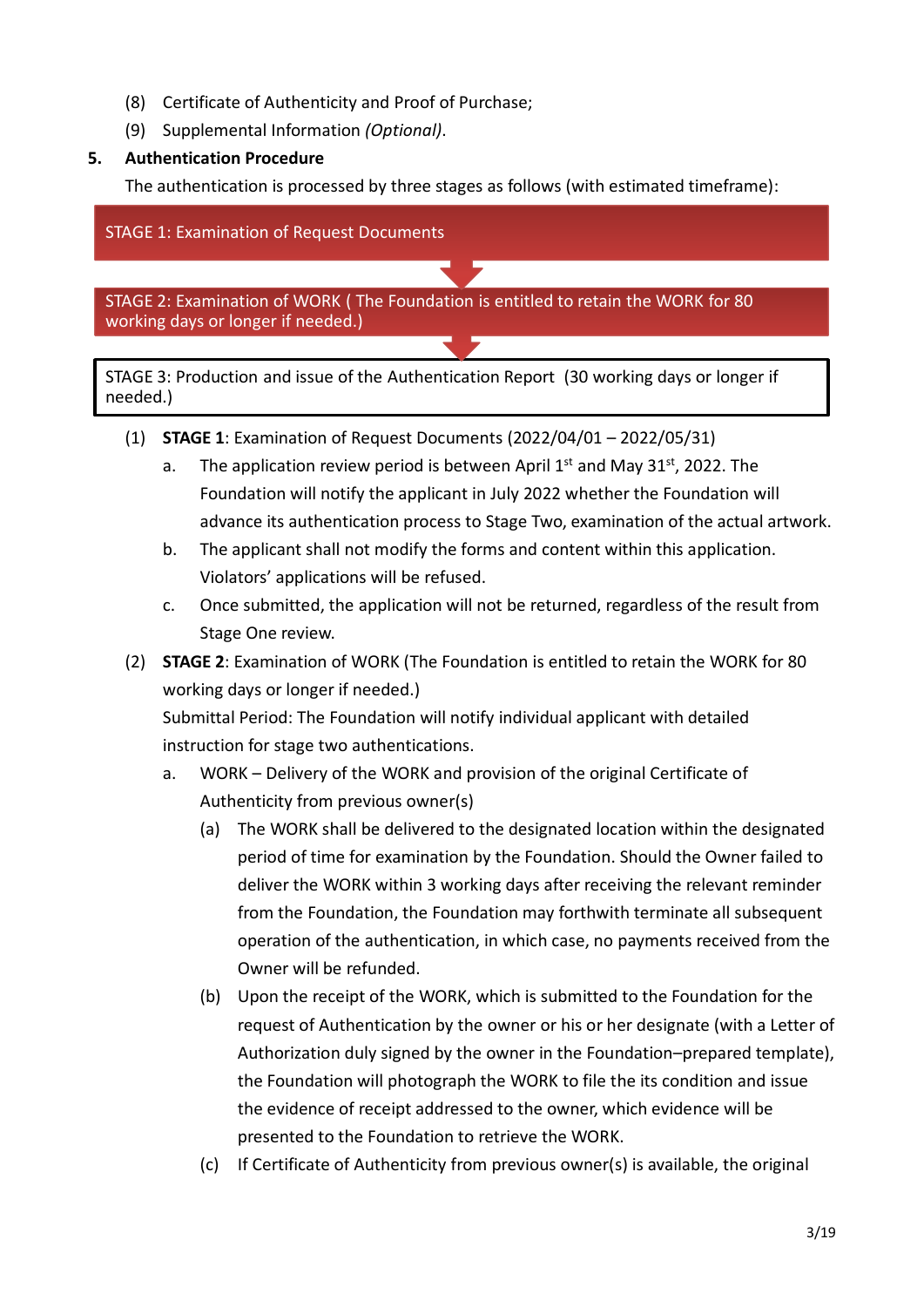copy is required.

- (d) During the period in which the WORK and original Certificate of Authenticity from previous owner(s) are retained at the Foundation, the WORK and Certificate shall be protected with existing security measures. In cases of theft or damages caused by unlawful intrusion, force majeure, or limitations of existing security measures, the Foundation shall not be held liable.
- (e) The Foundation may, where necessary and/or in consideration of the examiner's opinion, extend the schedule for retaining the WORK. In such case, the Foundation will keep the Owner informed of the reason(s) for and the duration of the extension.
- b. WORK Retrieval of the WORK and original Certificate of Authenticity from previous owner(s)
	- (a) The applicant or his or her designate (with a Letter of Authorization duly signed by the owner in the Foundation–prepared template) shall retrieve the WORK and the original Certificate of Authenticity from previous owner(s) with the reserved copy of evidence of receipt within 10 working days after receiving phone notification from the Foundation.
	- (b) The applicant hereby acknowledge that the color and luster of photograph of the WORK taken when it is submitted to the Foundation may vary from its true ones due to the different models of the equipment and the circumstances of lighting. When retrieving the WORK, the verification conducted shall be based on the actual conditions of the color of the WORK, and the retrieval will be allowed if the WORK is confirmed without defect.
	- (c) Under the circumstances that the applicant is unable to retrieve the WORK or Certificate of Authenticity in the aforementioned period, the advanced notice to the Foundation including the length and the reason(s) of extension shall be given, and the consent from the Foundation shall be acquired; otherwise, the Foundation shall be exempted from any responsibilities of security of the WORK or original Certificate of Authenticity if the aforementioned retrieval has been overdue for 10 working days.
- (3) **STAGE 3**: Authentication Report (30 working days or longer if needed.)
	- a. After the examination is completed and the WORK is returned to the Owner, the Foundation will issue an Authentication Report by mail addressed to the Owner. The Owner is required to sign the acknowledgement form attached to the Authentication Report and return the signed form to the Foundation by mail.
	- b. The applicant understands that the authentication results may vary, including GENUINE, UNAUTHORIZED COPY, CANNOT BE DETERMINED, NOT CREATION NOR PRODUCTION BY JU MING and OTHERS. When the Foundation issues a report indicating CANNOT BE DETERMINED, the Foundation may continue to collect,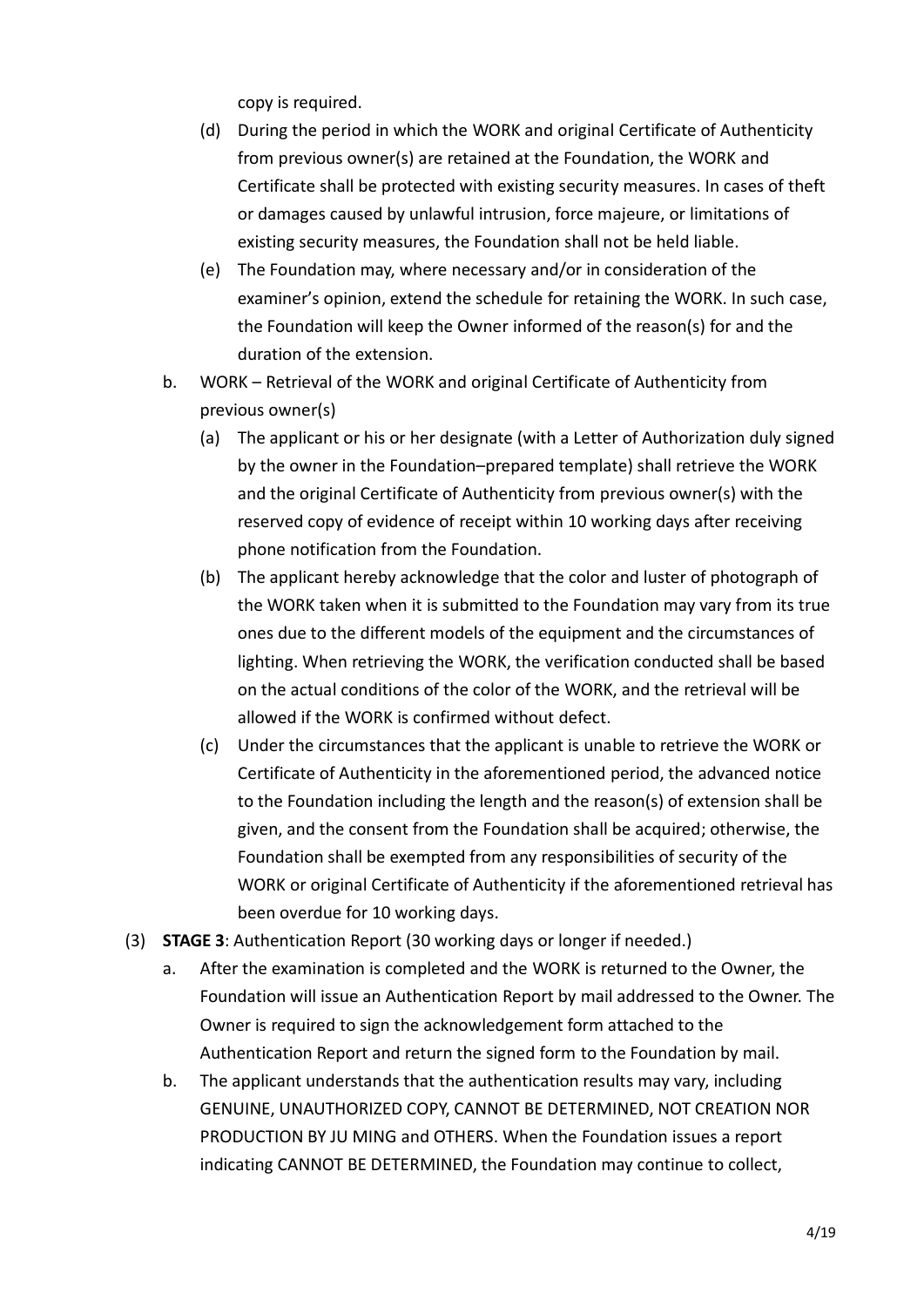compare and confirm information related to the report pertaining to the WORK. When evidence constitutes modification of the authentication result, the Foundation may notify the original applicant for assistance on the subsequent authentication process. The authentication result may be updated to GENUINE, UNAUTHORIZED COPY, NOT CREATION NOR PRODUCTION BY JU MING or OTHERS based on the new findings.

- (4) The Foundation will, in principle, issue the Authentication Report on the same WORK once only. If, as confirmed by the Foundation, the WORK the authentication being sought for was examined by the Foundation before, which examination was completed with an Authentication Report issued, the Foundation will issue a written notice to the Owner seeking authentication of the WORK of the result of the Authentication Report issued before and not re-issuing the Authentication Report.
- (5) If any changes of the ownership have occurred when the Authentication work is completed, the original applicant will still be deemed as the receiver of the Work returned and the Authentication Report; nevertheless, the aforementioned provision shall not apply to such a case that the application of the change of the ownership has been submitted by the applicant and approved by the Foundation.
- (6) The Foundation may, where necessary or in consideration of the examiner's opinion, extend the schedule for producing the Authentication Report.

#### **6. Authentication Fees and Payment**

(1) Authentication Fees: USD 4,000 in total.

After receiving the official notice from the Foundation about the result of Stage One and notification for submitting the actual artwork for authentication, the applicant shall pay the application fee in full 7 days before the artwork reaches the Foundation. The remittance slip must be scanned and emailed or faxed to the Foundation. Under the circumstances that the Authentication Fees fail to be paid within the required period, the Foundation shall be entitled to reserve the right to refuse to accept the WORK as well as the right to terminate the working procedure of the Authentication.

Gentle Reminder

Remitters shall pay the beneficiary/agent banks' service charges. We expect to receive the full amount of payment.

(2) Payment

Please have the fees payable paid by wire transfer over the counter or via an ATM into the following account: Bank: Cathay United Bank, Taipei, Taiwan

Bank address: 3F, No. 65, Guan Chien Rd., Taipei, Taiwan R.O.C.

A/C No.: 002081266789

A/C Holder: Nonprofit Organization Juming Culture and Education Foundation SWIFT CODE: UWCBTWTP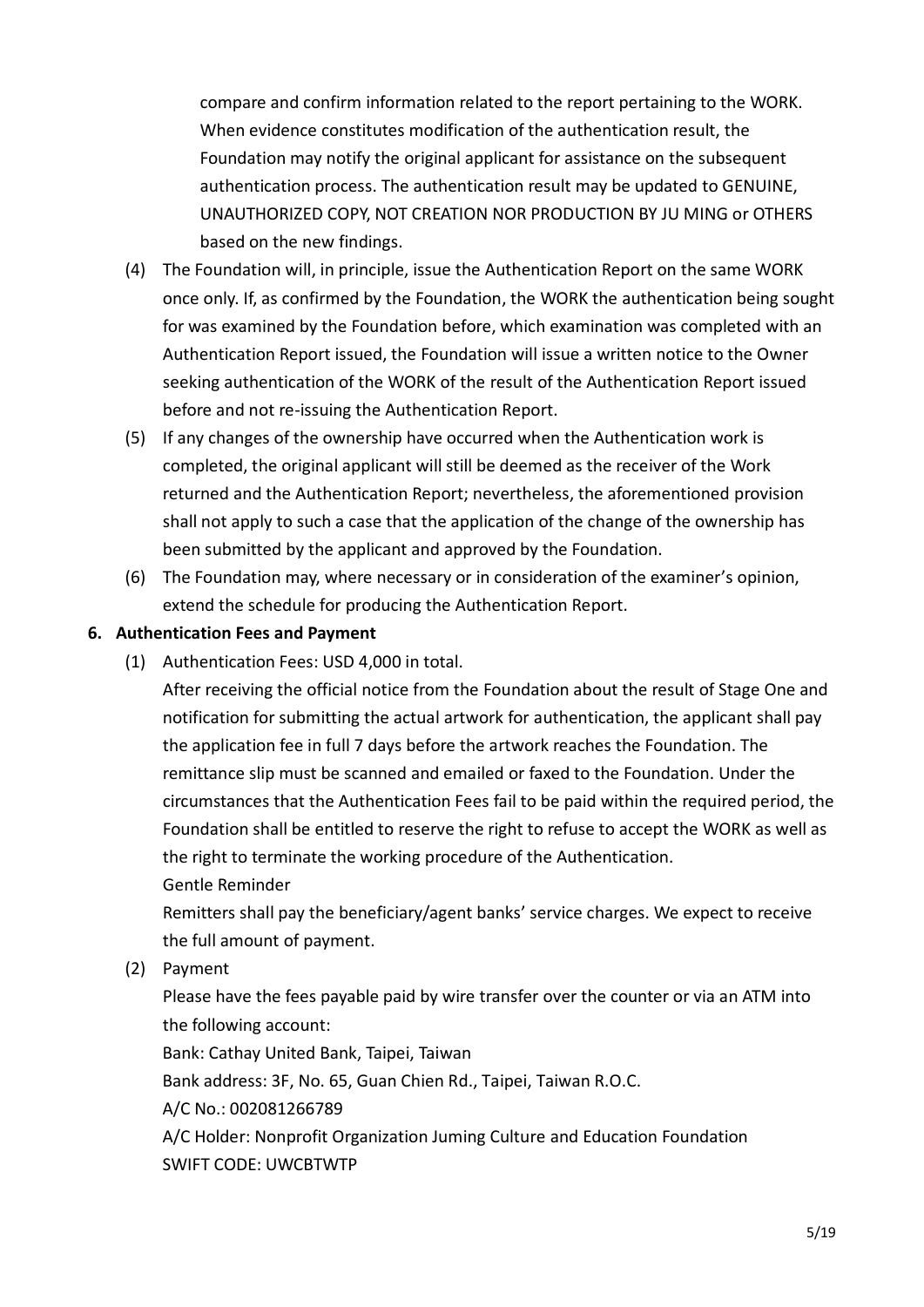(3) Accounting and Application of Fees Payments Received The Foundation shall issue the uniform invoice for the authentication fees to the applicant.

#### **7. Inquiries**

No inquiry into the authentication work being performed during the process of the authentication work will be entertained.

- **8. Disputes, Modification of Authentication Results, and Liability Concerning Authentication**
	- (1) In the event that the applicant disagrees with the authentication results provided by the Foundation, the applicant shall file the claim for disputes in written format within one month of the day after receiving the authentication report. The written claim shall be filed through registered mail with acknowledgement by return. The Foundation will not accept any claims filed after the above referenced time frame.
	- (2) The applicant is aware of the non-profit nature of the authentication service and that the degree of difficulty associated with each authentication varies. The Foundation conducts the authentication process with available manpower and equipment, and the results serve as a reference only.
	- (3) The Foundation continues to develop expertise and database as well as upgrade technology and equipment concerning authentication. From time to time, the Foundation reviews evidence concerning existing and new findings while randomly examining and reviewing past authentication results. The applicant agrees that the Foundation reserves the right to revoke, modify, append or amend the issued authentication reports. The applicant agrees to cooperate with the Foundation on the necessary operation, including but not limited to checking the circulation history and relevant information of the WORK, resubmitting the WORK for evaluation, and returning or replacing the authentication report.
	- (4) In the event that the applicant obtains evidence proving that the authentication report issued by the Foundation is erroneous, or that there is evidence of intentional or negligence from the Foundation during the authentication process which leads to physical or fiscal damage, the applicant must provide legitimate reason and evidence to apply for a full refund for the paid authentication fees with five percent annual interest. The applicant also agrees that the above referenced amount is the cap on the liability of the Foundation, including but not limited its representatives and related personnel. In addition to the request for compensation, the applicant agrees not to file other requests, claims, or civil lawsuits against the Foundation, including but not limited to its representatives and related personnel.

## **9. Miscellaneous**

(1) Stolen Goods and Illegal/Irregular Activities

Under the following circumstances, the Foundation is entitled to notify the judicial authorities concerned for examination and terminate the working procedure of the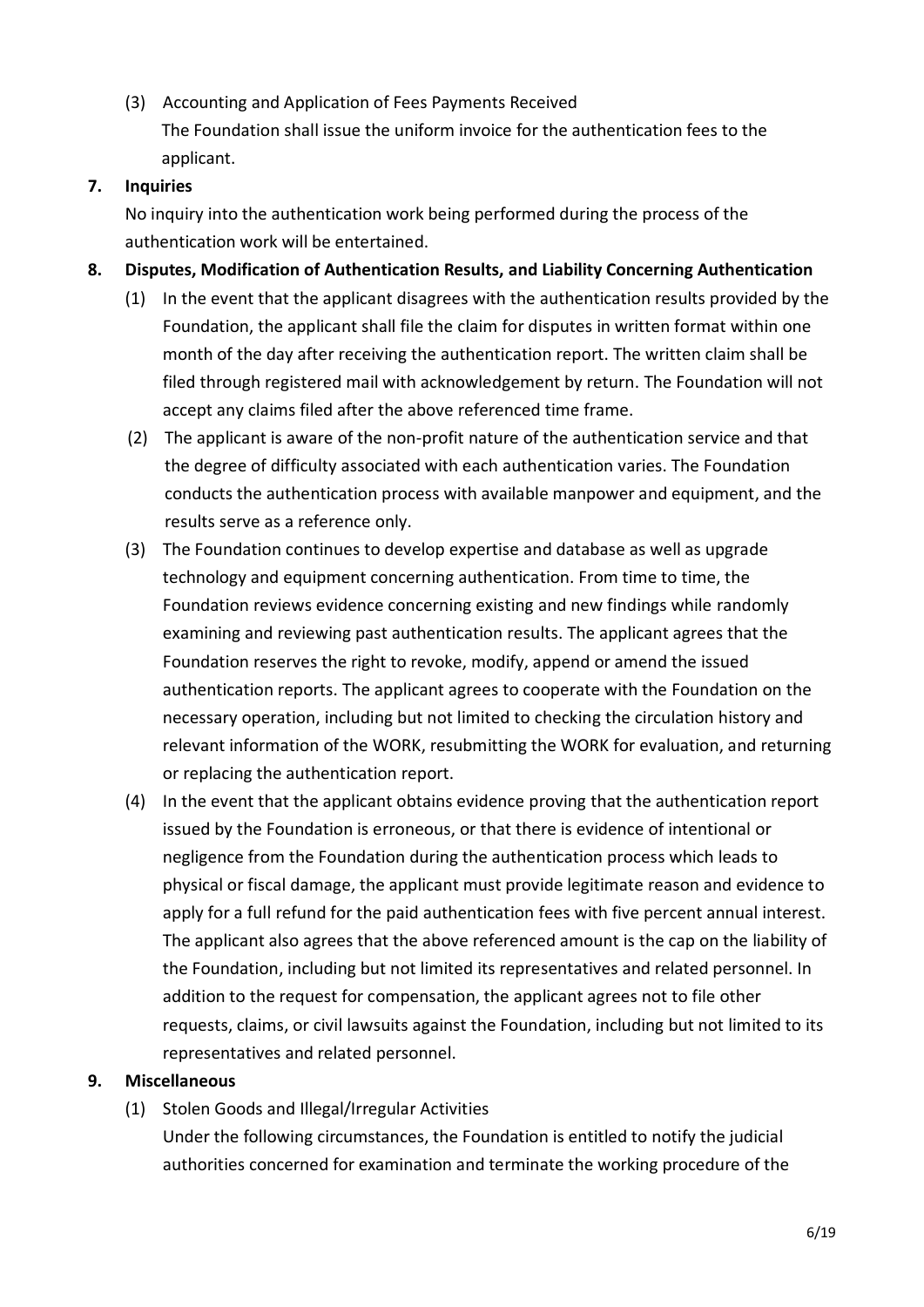Authentication in the meantime without returning any fee paid by the applicant.

- a. on suspicion over the WORK proposed for authentication being the object of theft;
- b. upon information of the Owner having provided untrue information or made false representation to the Foundation;
- c. upon information of a possible violation of law.
- (2) Use and the Publication of Information

The Foundation is entitled to share the related information of the WORK including but not limited to the photo, title, material, size, weight, indicated edition number, and indicated date, under Authentication with the public for their reference. Nevertheless, the applicant's personal information, such as the name, number of passport, date of birth, address of contact, phone number, and any others submitted for the purpose of the request of the Authentication, shall only be used by the Foundation to contact the applicant and promote its businesses in accordance with the Personal Information Protection Act. Therefore, except acquiring the consent from the applicant or during the process of the judicial inquiry, by no means will the Foundation make it accessible to the public on its own behalf.

(3) No Onsite Examination of WORK

No request for the Foundation to perform the examination of any WORK outside of the premises of the Foundation will be entertained.

(4) Revision

The Foundation may from time to time revise these Guidelines & Instructions. Owners are advised to prepare the Application Documents in accordance with the Guidelines & Instructions effective on the scheduled request date.

(5) Copies and Forms

Please visit the Foundation's website: [http://www.juming.org.tw](http://www.juming.org.tw/) and click on **Authentication of Works** for the complete text of the Guidelines & Instruction (2022) and the relevant forms for use.

#### **10. Questions & Further Information**

Please contact the Authentication Center of the Foundation: No. 2, Xishihu, Jinshan Dist., New Taipei City 208402, Taiwan R.O.C. Email: [auth@juming.org.tw](mailto:auth@juming.org.tw) TEL: +886-2-2498-8387 FAX: +886-2-2498-9041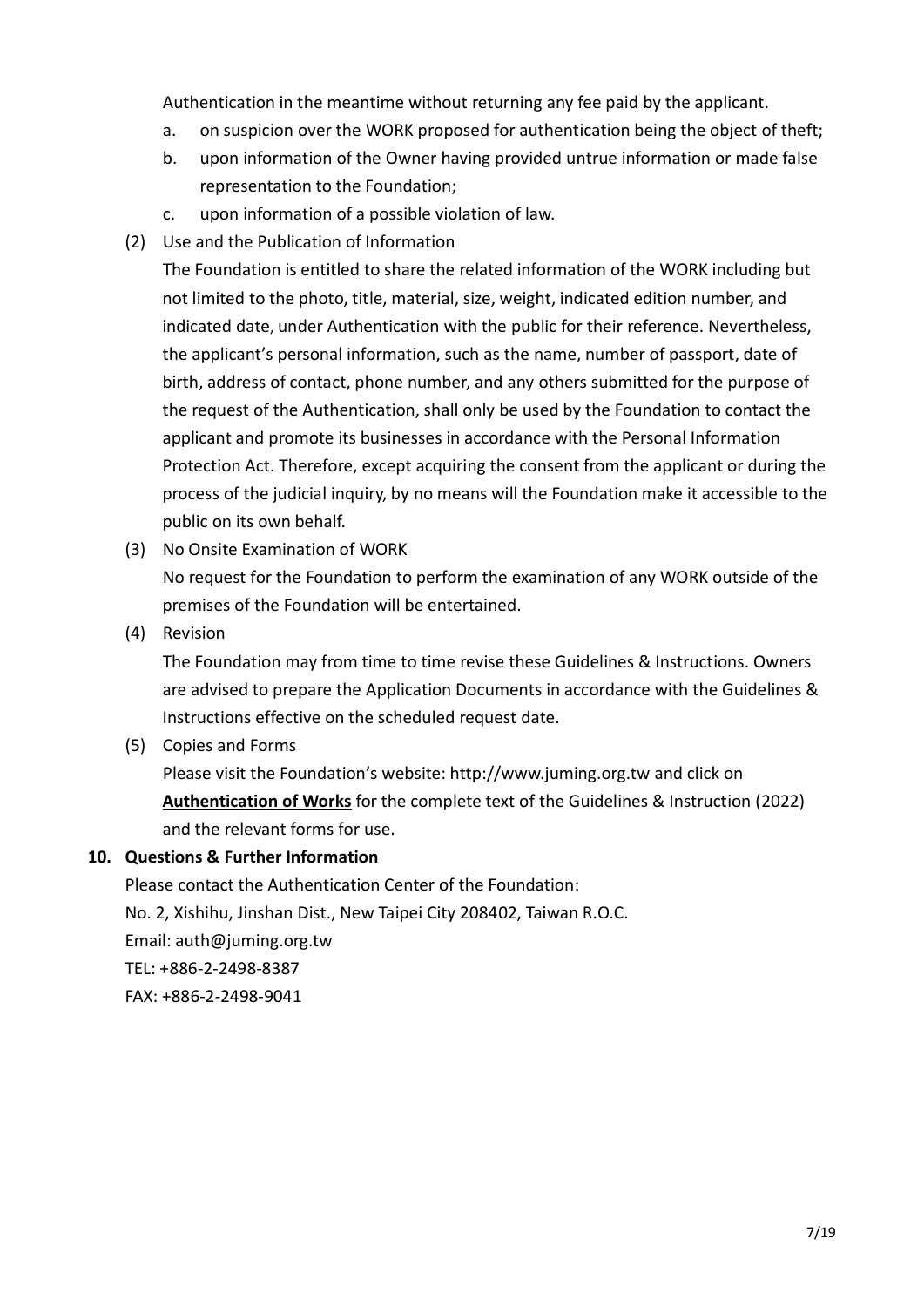# **III. REQUEST FORM<sup>3</sup>**

1

| <b>Notarization Ref.</b>                                                                                                                                                                                                                                                                                |                      |   |                   | <b>Notarization Date</b>         |                                                                                                                 |
|---------------------------------------------------------------------------------------------------------------------------------------------------------------------------------------------------------------------------------------------------------------------------------------------------------|----------------------|---|-------------------|----------------------------------|-----------------------------------------------------------------------------------------------------------------|
| <b>Request Date</b>                                                                                                                                                                                                                                                                                     |                      |   |                   |                                  | yyyy / mm / dd                                                                                                  |
| Owner                                                                                                                                                                                                                                                                                                   | Full Name (in block) |   |                   |                                  |                                                                                                                 |
| (Must be the legal owner                                                                                                                                                                                                                                                                                | Passport No.         |   |                   |                                  |                                                                                                                 |
| of the work)                                                                                                                                                                                                                                                                                            | Date of Birth        |   |                   |                                  | yyyy / mm / dd                                                                                                  |
| <b>Mailing Address</b>                                                                                                                                                                                                                                                                                  |                      |   |                   |                                  |                                                                                                                 |
| Telephone                                                                                                                                                                                                                                                                                               | Office/              |   | Home/             | Mobile/                          |                                                                                                                 |
| Email                                                                                                                                                                                                                                                                                                   |                      |   |                   |                                  |                                                                                                                 |
| <b>Description of WORK</b>                                                                                                                                                                                                                                                                              |                      |   |                   |                                  |                                                                                                                 |
| Material                                                                                                                                                                                                                                                                                                |                      |   |                   |                                  |                                                                                                                 |
| Size                                                                                                                                                                                                                                                                                                    |                      |   |                   |                                  | $(cm / L \times W \times H)$                                                                                    |
| Weight                                                                                                                                                                                                                                                                                                  |                      |   |                   |                                  | (KG)                                                                                                            |
| Indicated Edition No.                                                                                                                                                                                                                                                                                   |                      |   |                   |                                  |                                                                                                                 |
| <b>Indicated Date</b>                                                                                                                                                                                                                                                                                   |                      |   |                   |                                  |                                                                                                                 |
|                                                                                                                                                                                                                                                                                                         | Acquired from        |   |                   |                                  |                                                                                                                 |
|                                                                                                                                                                                                                                                                                                         | Contact info         |   | (TEL/ADD/email)   |                                  |                                                                                                                 |
| Acquisition of Work                                                                                                                                                                                                                                                                                     | Date acquired        |   |                   |                                  |                                                                                                                 |
|                                                                                                                                                                                                                                                                                                         | Method               | L | ]Received as gift |                                  |                                                                                                                 |
|                                                                                                                                                                                                                                                                                                         |                      |   |                   | ] By purchase (purchasing price: |                                                                                                                 |
| Purpose of Seeking                                                                                                                                                                                                                                                                                      |                      |   |                   |                                  |                                                                                                                 |
| Authentication                                                                                                                                                                                                                                                                                          |                      |   |                   |                                  |                                                                                                                 |
| Others (if any)                                                                                                                                                                                                                                                                                         |                      |   |                   |                                  |                                                                                                                 |
| I understand the Foundation's Collection & Conservation Dept. provides special conservation services with respect to<br>works created and produced by Mr. JU Ming, I hereby<br>its Collection & Conservation Dept. for filing purpose and contacts.<br>] Withhold I do not wish to restore the artwork. |                      |   |                   |                                  | ] Agree for the Foundation to disclose the above information relating to the WORK and the above contact info to |
| Language of Authentication Report: [ ] Chinese.                                                                                                                                                                                                                                                         |                      |   | [ ] English.      | (Please check one.)              |                                                                                                                 |
| Authentication Fees: [ ] Uniform Invoice Number Not Required [ ] Uniform Invoice Number Required:                                                                                                                                                                                                       |                      |   |                   |                                  |                                                                                                                 |
|                                                                                                                                                                                                                                                                                                         |                      |   |                   |                                  |                                                                                                                 |
| By:                                                                                                                                                                                                                                                                                                     |                      |   |                   | (Owner's Signature)              |                                                                                                                 |

<sup>&</sup>lt;sup>3</sup> Please fill out each blank with information as detailed as possible to help accelerate the authentication work. The detailed information provided will be used by and only by the Foundation to conduct necessary contacts and perform relevant research and verification work.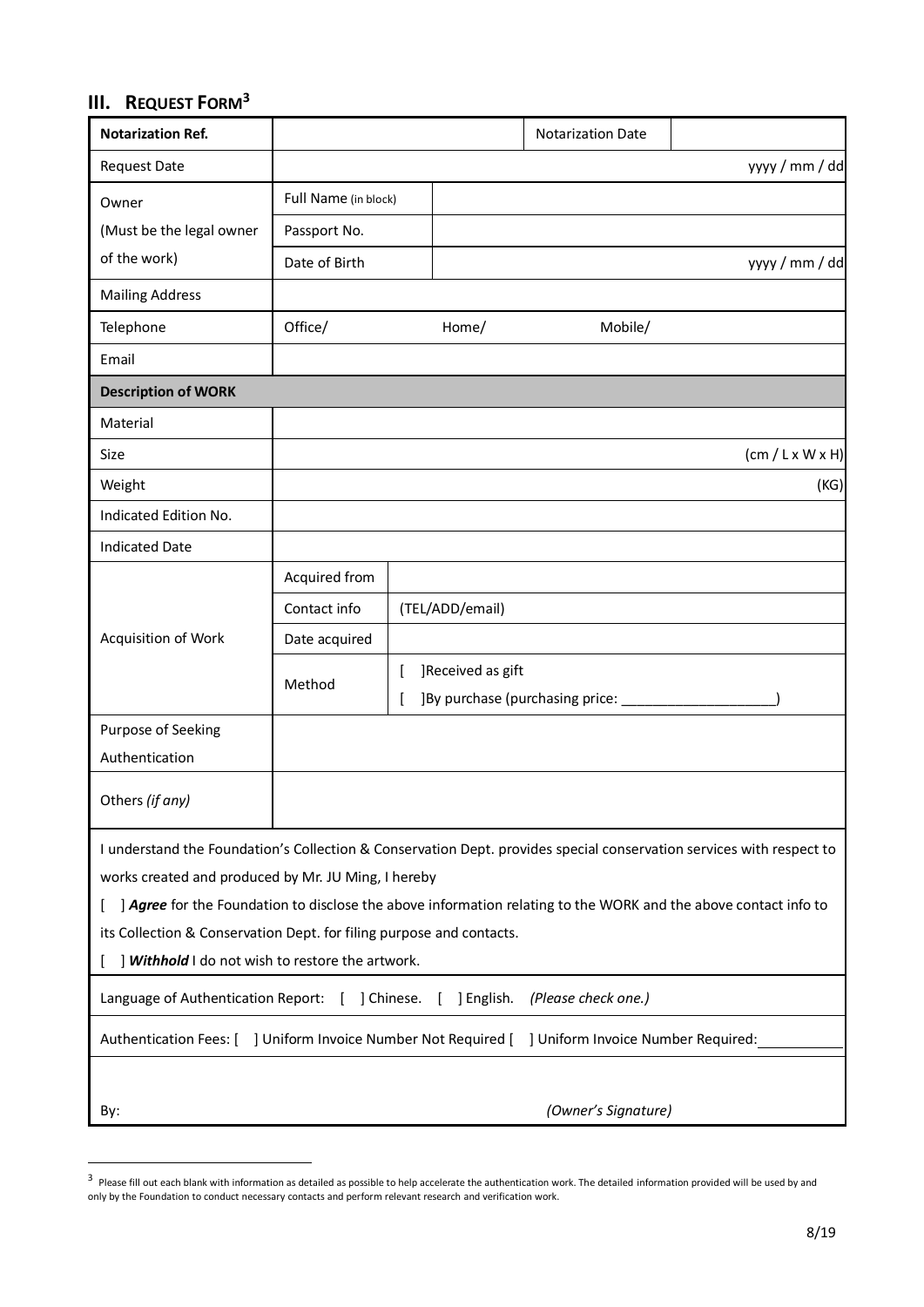## **IV.** LETTER OF CONSENT

The completion of Letter of Consent is mandatory. The Foundation shall reserve the right to reject incomplete applications.

(Please check the boxes applicable to the material of the Work to be authenticated.)

### [ ] **Authentication of metal artworks**

- a. I hereby agree that the Foundation may collect 1 to 2 metal pieces approximately 2 cm in diameter for documentation purposes without affecting the overall appearance of the Work, and that the Foundation may exercise professional discretion to restore the taken pieces with similar materials.
- b. I hereby agree that the Foundation may clean the signature inscription on the Work and understand that the metal surface may appear brighter and shinier after cleaning.
- c. I hereby agree that the Foundation may separate the Work from its stand if the two are affixed through welding or other methods, and restore them back to original form once the sample collection concludes. I understand that the restoration process may leave traces on the Work.

### [ ] **Authentication of wooden artworks**

- a. I hereby agree that the Foundation may collect a thin sheet  $1 \text{ cm}^2$  in dimension for documentation purposes without affecting the overall appearance of the Work.
- b. I hereby agree that the Foundation may clean the signature inscription on the Work and understand that the wood surface may be brighter and shinier after cleaning.
- c. I hereby agree that the Foundation may separate the Work from its stand if the two are affixed through welding or other methods, and restore them back to original form once the sample collection concludes. I understand that the restoration process may leave traces on the Work.

## [ ] **Authentication of artworks made of other materials**

The Authentication Center of the Foundation shall contact me to discuss methods concerning sample collecting, documentation and inscription cleaning of the Work.

| The Applicant: | (Signature) |
|----------------|-------------|
|----------------|-------------|

Date: \_\_\_\_\_\_\_\_\_\_\_\_\_\_\_\_\_\_\_\_\_\_\_\_\_\_\_\_\_\_\_\_\_\_\_\_\_\_\_\_\_\_\_\_\_\_ (Year/Month/Day)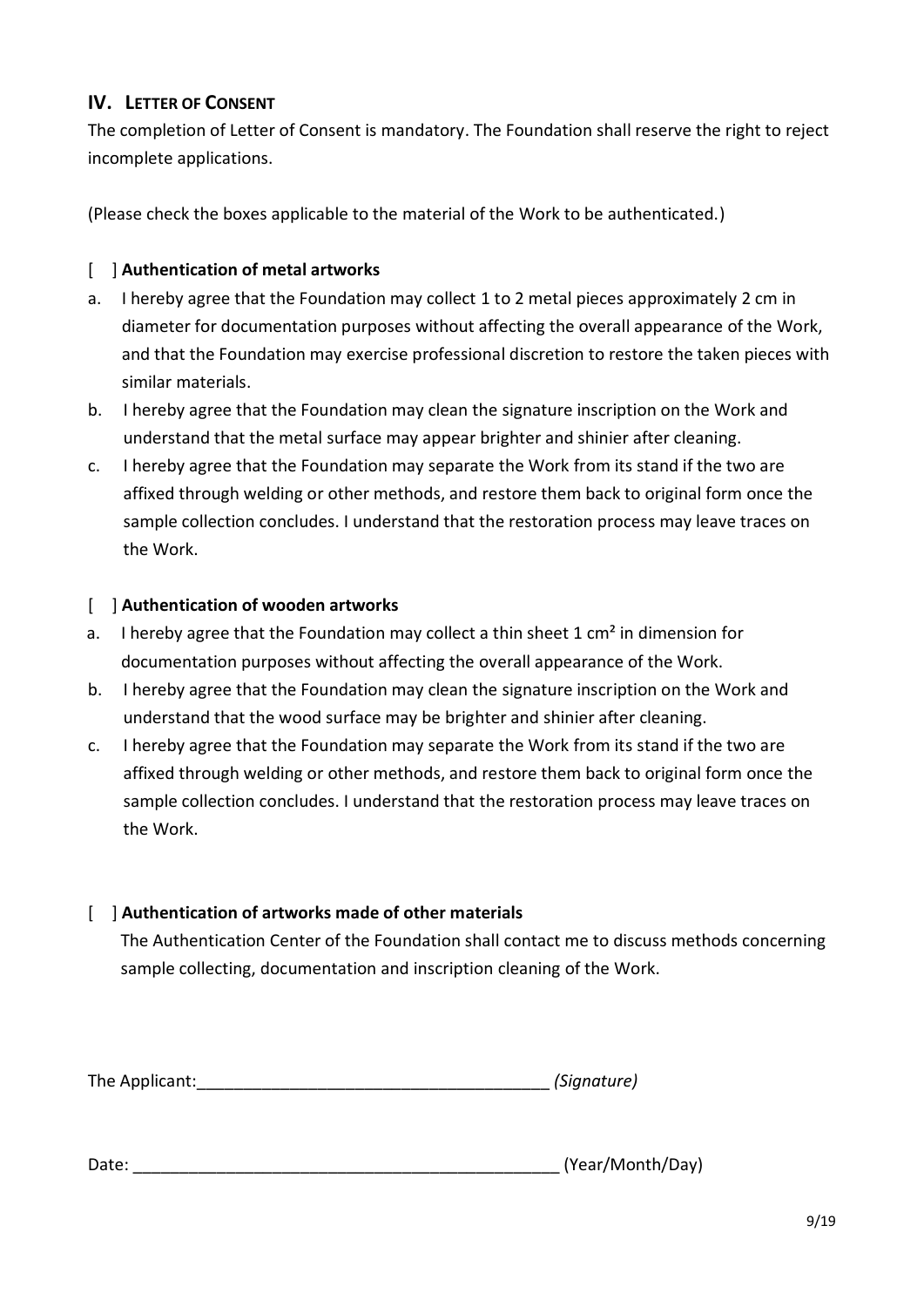# **V. PICTURES OF WORK<sup>4</sup>**

*Please affix up to 8 pictures of the WORK designated as indicated below and provide, if available, a copy of the electronic file of the pictures.*

*Please affix the back view picture in this box.*

<u>.</u>

 $4$ The pictures of the eight (8) designated views of the WORK shall be in the size of 4"x6" each and pasted in the designated page. Please provide the electronic file of the pictures (if available) in the form of an optical disk to help accelerate the authentication work.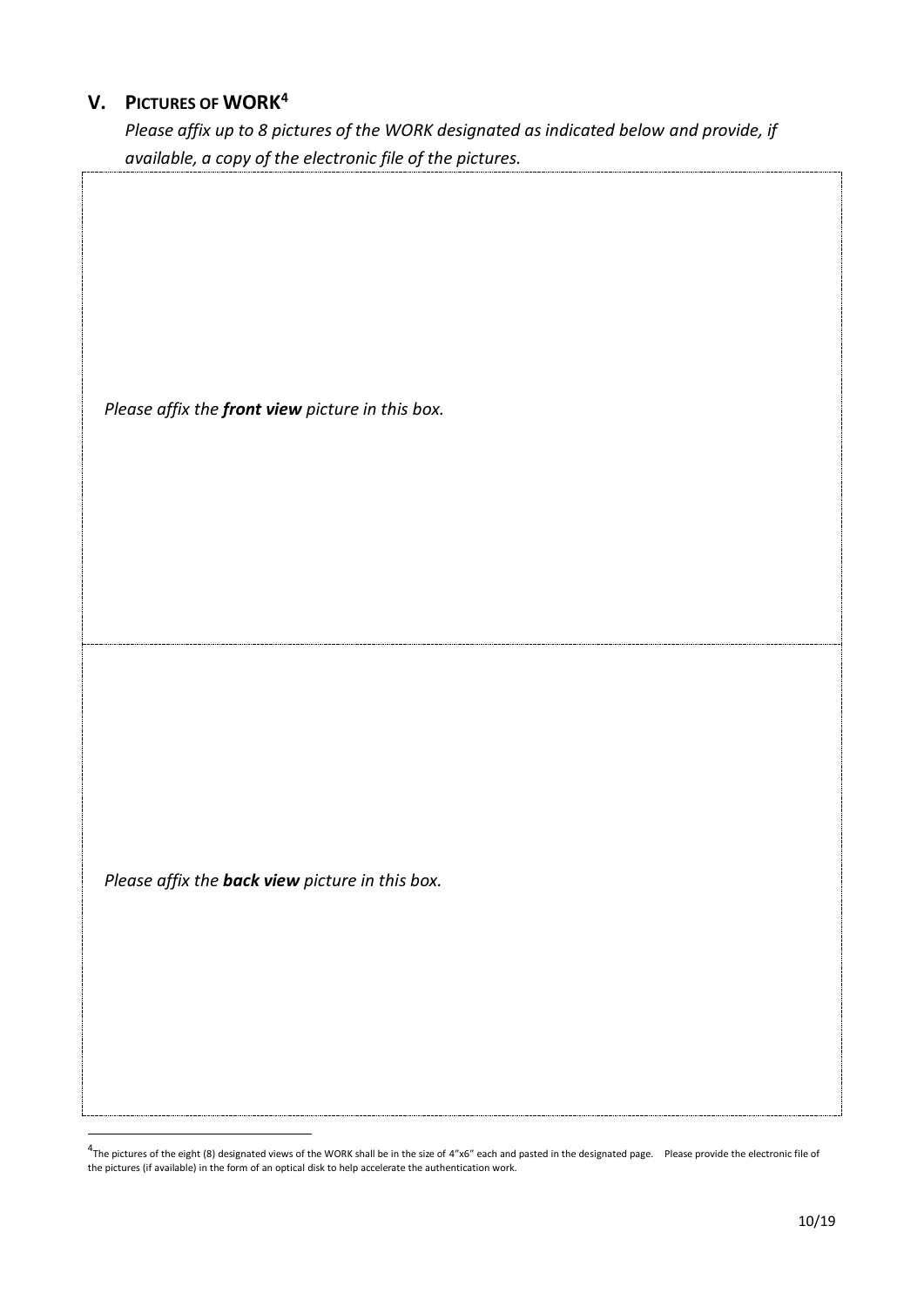*Please affix the left view picture in this box.*

*Please affix the right view picture in this box.*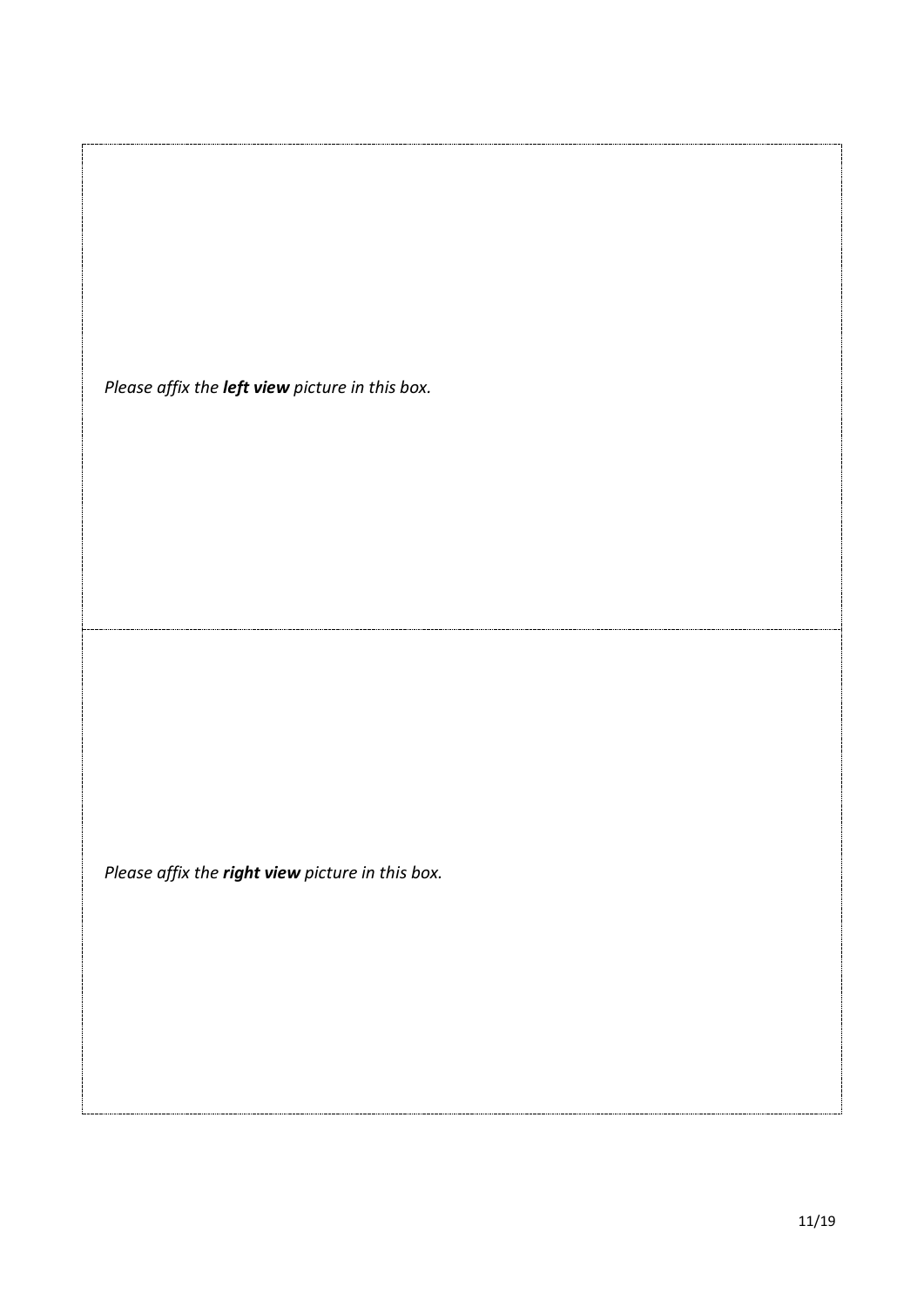*Please affix the top view picture in this box.*

*Please affix the bottom view picture in this box.*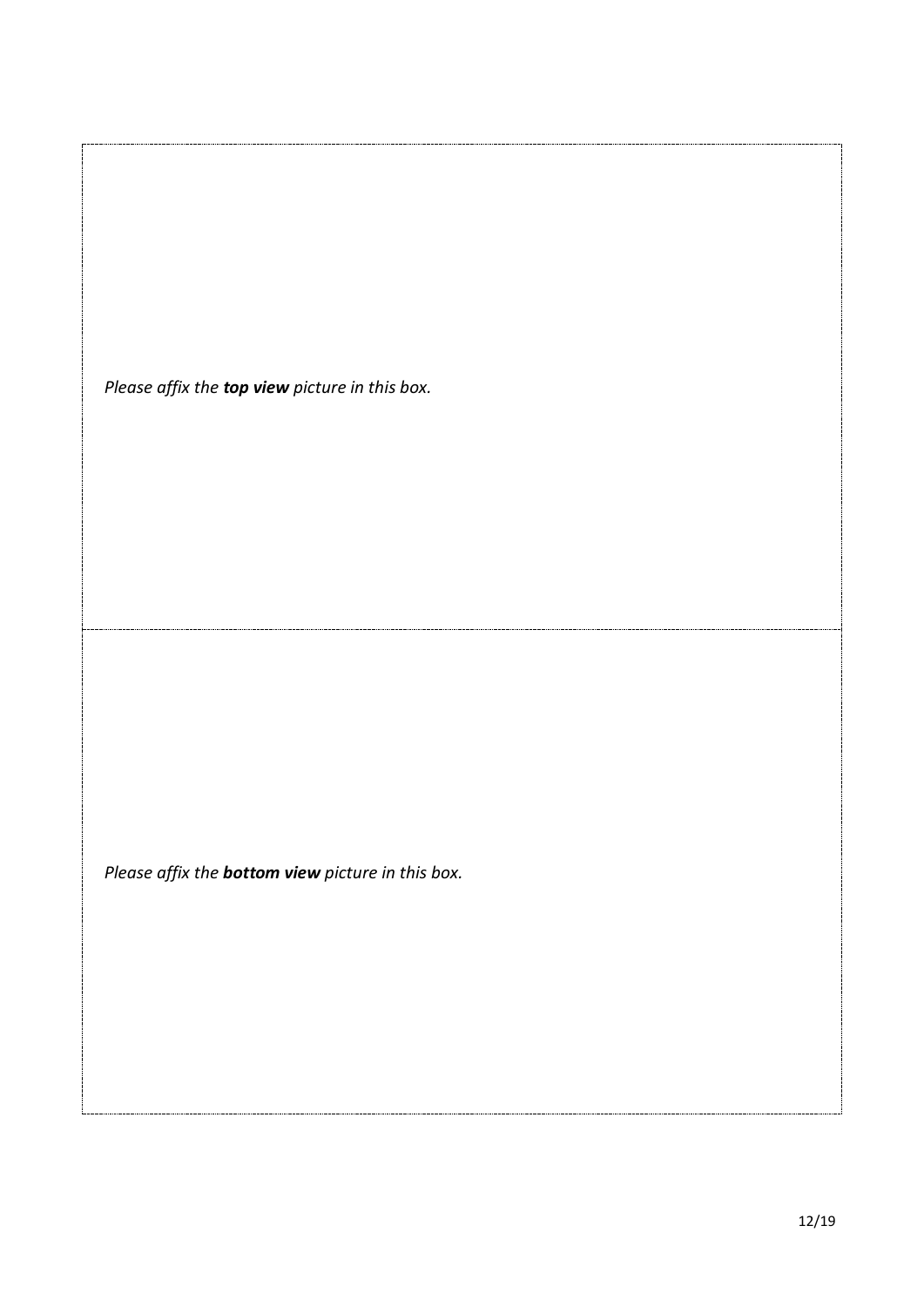| Please affix the picture of artist's signature indicated on WORK in this box.<br>N/A                  |  |
|-------------------------------------------------------------------------------------------------------|--|
| Please affix the picture of close-up view of artist's signature indicated on WORK in this box.<br>N/A |  |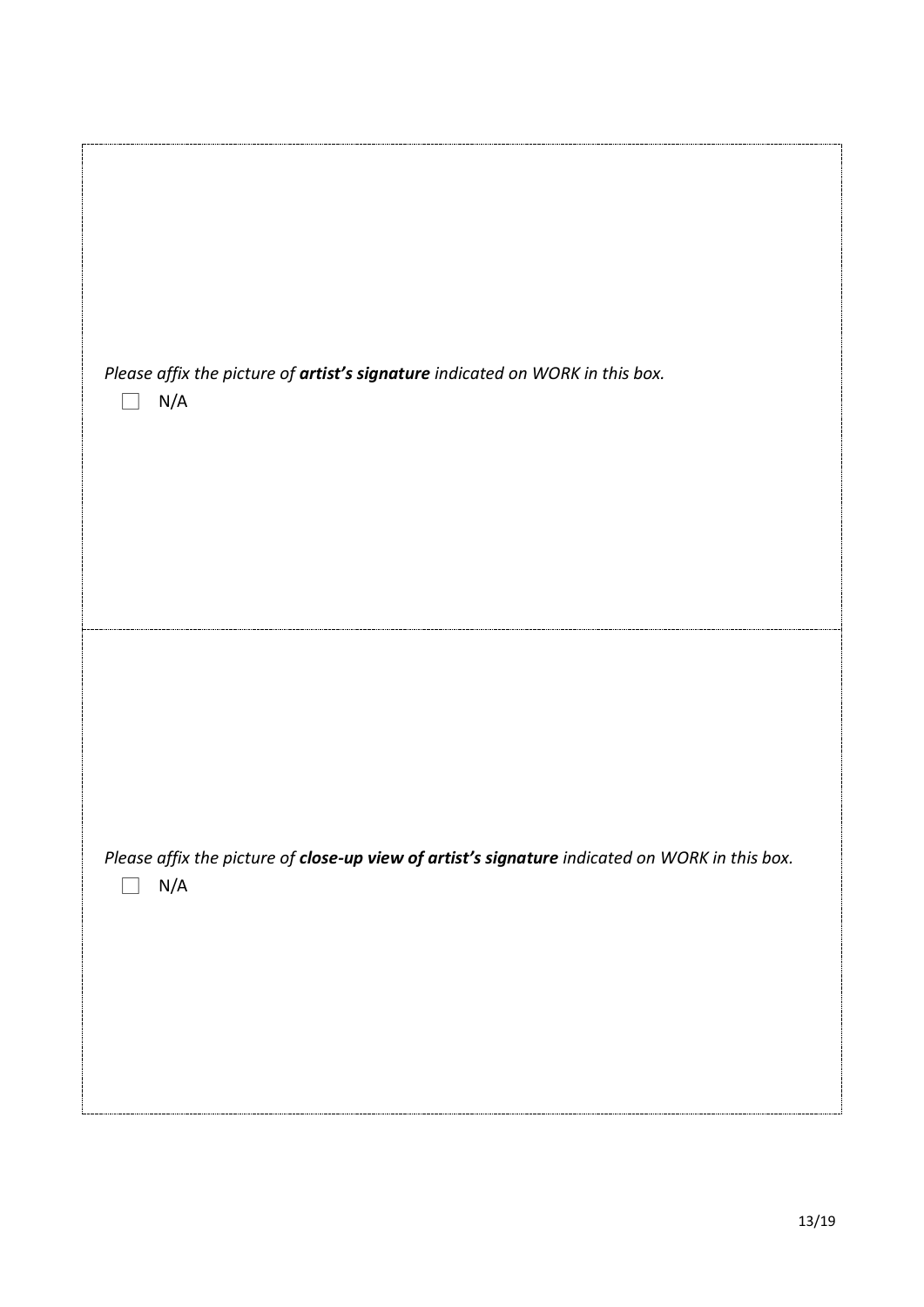## **VI. PHOTOCOPIES OF OWNER'S PASSPORT**

*Please affix a photocopy of the front page in this box.*

*Please affix a photocopy of the back page in this box.*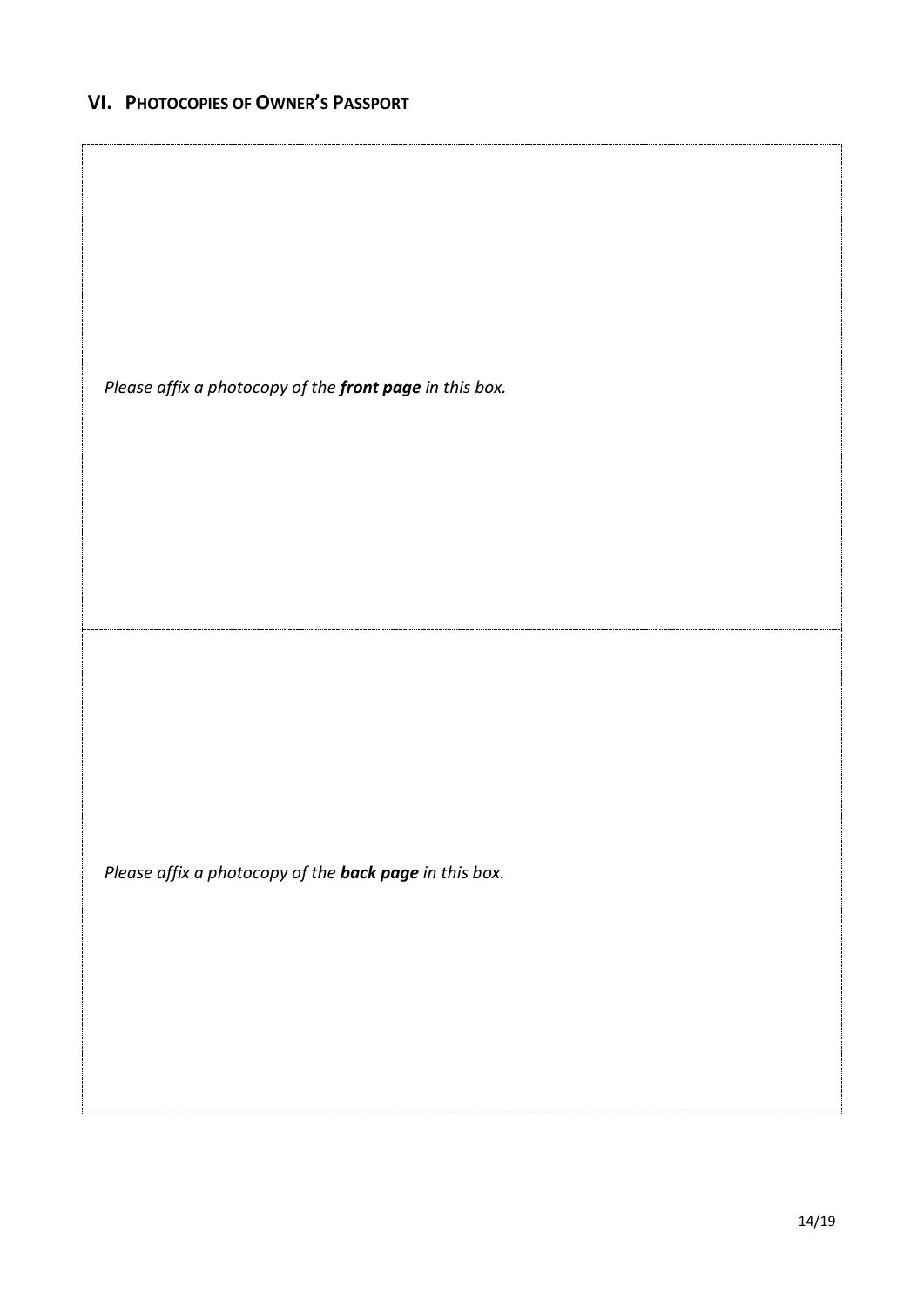*Please affix a photocopy of bank receipt of the fees payment wired in this box. (To be affixed by the Foundation: Payment shall be wired upon receiving written notice of Stage One result, and the receipt for remittance shall be faxed to the Foundation.)*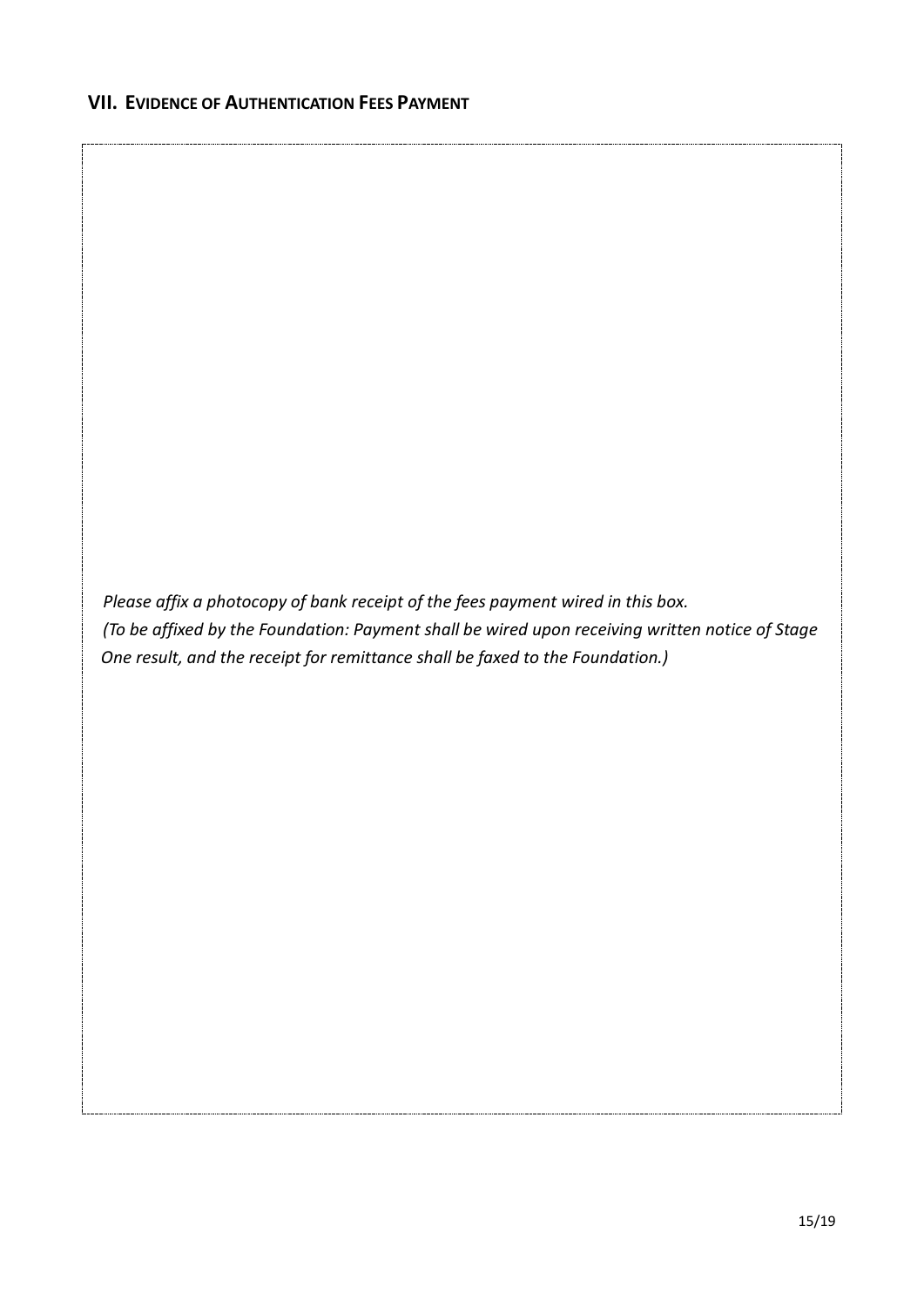### **VIII.CERTIFICATE OF AUTHENTICITY AND PROOF OF PURCHASE**

In the case that certificate of authenticity from previous owner(s) are available, please provide the original copy for review when submitting the WORK during Stage 2.

| Please affix a color copy of the front of Certificate of Authenticity here.<br>The Certificate of Authenticity was not provided by the previous owner.<br>The Certificate of Authenticity has been lost after the purchase. |
|-----------------------------------------------------------------------------------------------------------------------------------------------------------------------------------------------------------------------------|
|                                                                                                                                                                                                                             |
|                                                                                                                                                                                                                             |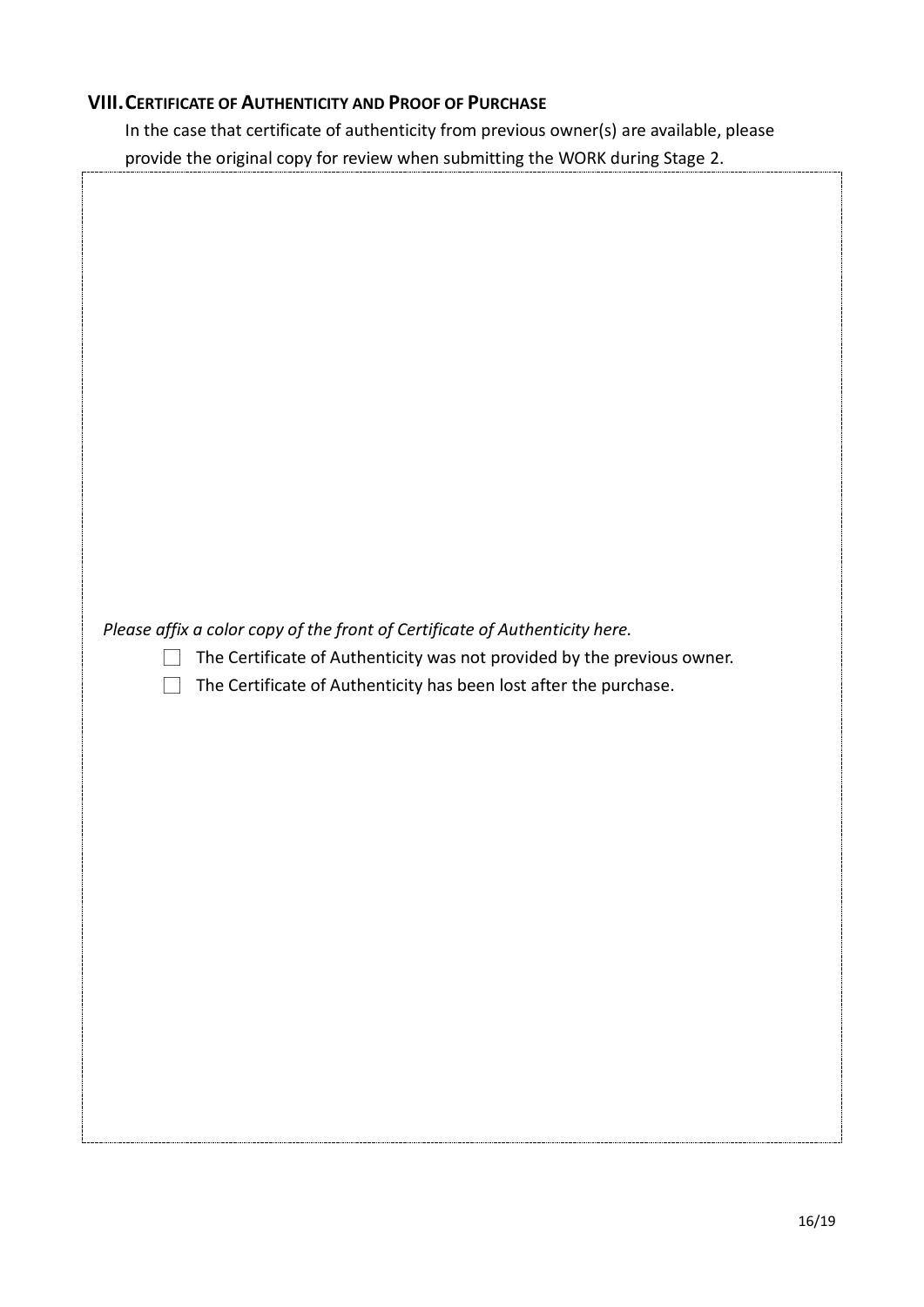*Please affix a color copy of the back of Certificate of Authenticity here.*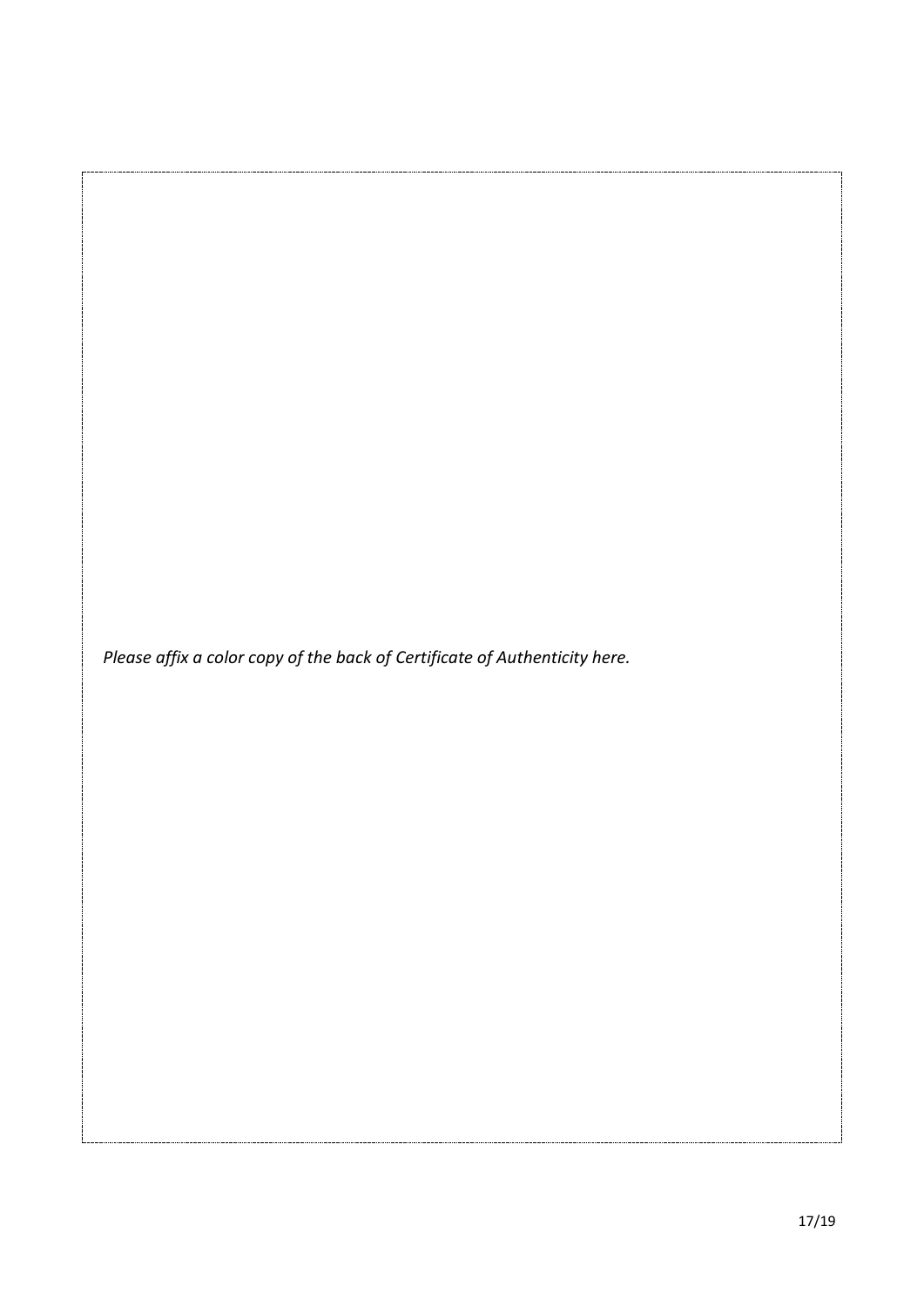| Please affix the proof of purchase here.      |  |
|-----------------------------------------------|--|
|                                               |  |
|                                               |  |
|                                               |  |
| Without a Proof of Purchase.<br>$\mathcal{L}$ |  |
|                                               |  |
|                                               |  |
|                                               |  |
|                                               |  |
|                                               |  |
|                                               |  |
|                                               |  |
|                                               |  |
|                                               |  |
|                                               |  |
|                                               |  |
|                                               |  |
|                                               |  |
|                                               |  |
|                                               |  |
|                                               |  |
|                                               |  |
|                                               |  |
|                                               |  |
|                                               |  |
|                                               |  |
|                                               |  |
|                                               |  |
|                                               |  |
|                                               |  |
|                                               |  |
|                                               |  |
|                                               |  |
|                                               |  |
|                                               |  |
|                                               |  |
|                                               |  |
|                                               |  |
|                                               |  |
|                                               |  |
|                                               |  |